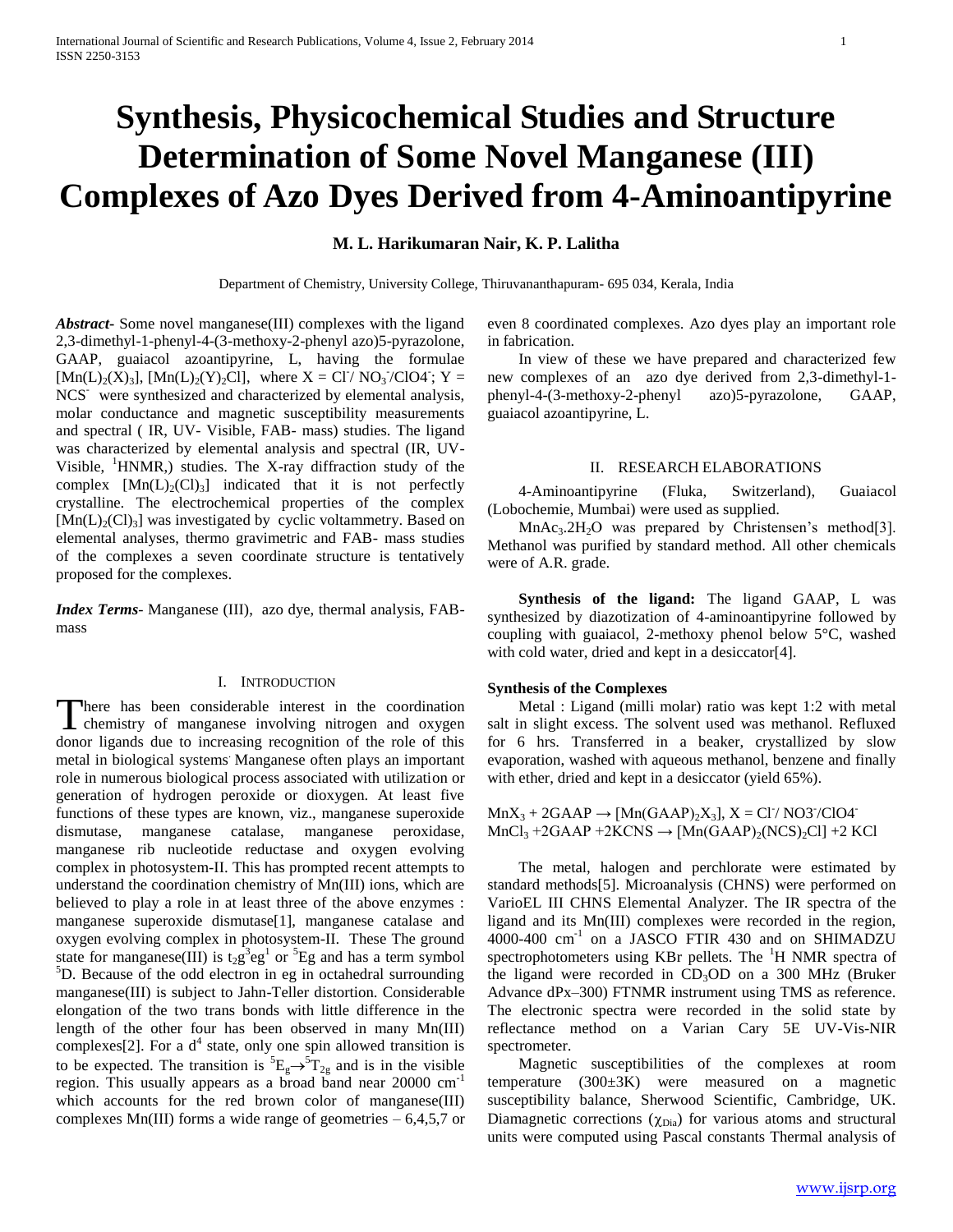the complex  $[Mn(L<sub>2</sub>)<sub>2</sub>(NCS)<sub>2</sub>C1]$  was carried on Perkin Elmer Diamond TG/DTA. Cyclic voltammetric profile of the complex  $[Mn(L_2)_2Cl_2]$  was run on BAS-CV-50W Voltammetric analyzer, using glassy carbon as working electrode. X-ray powder diffraction patterns of the complex  $[Mn(L)_2Cl_3]$  was carried out on Philips X-ray diffractometer (PW1710) using *kα* radiation with  $\lambda = 1.5405$  Å and was indexed using Hesse and Lipson's procedure.

#### III. RESULTS AND DISCUSSIONS

#### *3.1. Analytical measurements and magnetic susceptibilities*

 All the complexes are dark brown colored, non-hygroscopic solids and nonelectrolytes (Table I) [6]. They are soluble in nitrobenzene and acetonitrile and sparingly soluble in other organic solvents. The analytical data are in agreement with the proposed seven coordinate[22] structure. The magnetic susceptibility measurement shows that the magnetic moments of the complexes are much greater than that of the pure octahedral complexes and suffers Jahn-Teller distortion and spin orbit coupling confirming that they are paramagnetic[5]. Diamagnetic corrections[6],  $\chi_{\text{Dia}}$  were computed using Pascal's constants ( $\chi_{\text{Dia}}$  $= -10.0 \times 10^{-6}$  C.G.S. units for Ni<sup>2+</sup>).

# *3.2.Spectral Characterization*

*3.2.1. The <sup>1</sup>H NMR spectrum* 

The  $H$  NMR spectrum of the ligand GAAP, L shows three singlets[7] at  $\delta$  (2.7 -2.98) ppm,  $\delta$  (3.05-3.39) ppm and  $\delta$  (3.83 -3.91) ppm corresponds to methyl protons of  $\geq$ C-CH<sub>3</sub>,  $\geq$ N-CH<sub>3</sub> and  $-OCH<sub>3</sub>$  respectively. The signal due to five aromatic protons of the antipyrine phenyl ring appear as multiplet between  $\delta$  (7.38-7.59) ppm and those due to protons of phenyl ring of phenol moiety are observed as multiplet between  $\delta$  (6.85-6.88) ppm. The signal due to phenolic -OH proton appears as a hump[8] at  $\delta$ 5.56 ppm.

# *3.2.2 Infra Red spectrum*

 The infra-red spectrum of the ligand possess a broad band of medium intensity  $\sim 3103$  cm<sup>-1</sup> is assignable to hydrogen bonded –OH group[9]. This band is replaced by a new band  $\sim$  3400 cm<sup>-1</sup> indicating the non-participation of the –OH group in the complex formation[10]. The  $C = O$  stretching frequency occurring at 1637 cm<sup>-1</sup> in the spectrum of the ligand shows a downward shift to  $(1620 - 1599)$  cm<sup>-1</sup> in all the complexes showing the evidence of participation of  $C = O$  group in complexation[11]. Similarly a band of medium intensity observed  $\sim 1458$  cm<sup>-1</sup> in the spectrum of the ligand shows a red shift to  $\sim$  (1427 – 1411) cm<sup>-1</sup> in the spectra of all the complexes is suggesting the participation of azo group in coordination[12] with the metal ion. The evidence suggests the neutral bidentate nature of the ligand in all the complexes.

The nitrato complex shows bands at  $1317 \text{ cm}^{-1}$  and  $1022$ cm<sup>-1</sup> assignable to  $v_1$  and  $v_2$  modes respectively of unidentately coordinated nitrate[13] group. The N- coordinated nature of the thiocyanate group[14] in its complex is indicated by  $v_{C-N}$  (~2061) cm<sup>-1</sup>),  $v_{C-S}$  ( $\sim$ 758 cm<sup>-1</sup>) and  $\delta_{NCS}$  ( $\sim$ 507cm<sup>-1</sup>). The perchlorato complex shows bands at  $1108 \text{ cm}^{-1}$ ,  $1015 \text{ cm}^{-1}$ ,  $925 \text{ cm}^{-1}$  and

625cm<sup>-1</sup> are assignable to  $v_4$ ,  $v_1$ ,  $v_2$  and  $v_3$  modes respectively of unidentate[15] coordination of perchlorate group.

 *3.2.3 Electronic Spectra:* The electronic spectrum of the ligand shows an intense band at 380 nm is attributed to  $n \rightarrow \pi^*$ transition. The electronic spectra of the present complexes are similar and characterized by absorption band  $\sim$  380 nm and  $\sim$ 500 nm is characteristics of  $n \rightarrow \pi^*$  and d-d transitions[16].

#### *3.2.4 FAB Mass Spectrum*

 The FAB mass spectrum of the complex (Figure.1)  $[Mn(L)<sub>2</sub>(NCS)<sub>2</sub>Cl]$ , shows the molecular ion peak devoid of One –CH<sub>3</sub> group with  $m/z$  867.61.



# **Figure1: The FAB mass spectrum of the complex[Mn(L)2(NCS)2Cl],**

The important peaks [17] are that of  $m/z = 730.86$ ,  $Mn(L)_{2}$  +;

 $m/z = 392.59$ , (MnL)+, the base peak;  $m/z = 149.32$ ,  $(C_3H_3N_2OMn) +$ .

## **3.3 Thermo gravimetric analysis**



**Figure 3: TG-DTACurve of the Complex [Mn(L)2(NCS)2Cl]**

 The decomposition stages are represented as at 50˚C-75˚C the mass loss due to  $(1NCS + 1CI)$  which occurs at lower temperature due to the steric factors of seven[18] coordinate system. The stage II occurs at  $250^{\circ}$ C - 390 $^{\circ}$ C which is due to 31.44% mass loss is that of second NCS and part of the first ligand. The stage III occurs at 390˚C - 510˚C which is due to the mass loss of the remaining[19] part of the first ligand and part of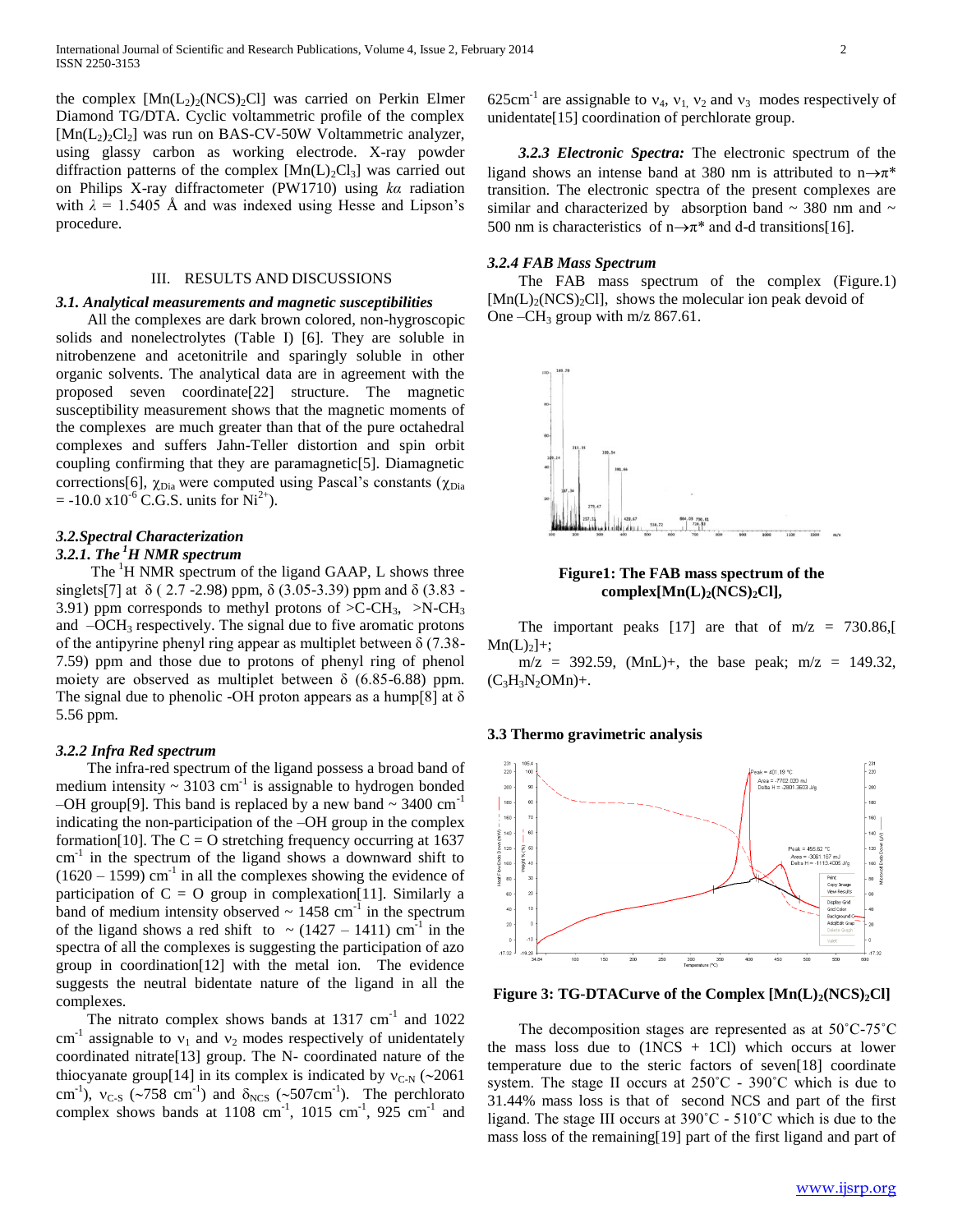the second ligand. The final residue is that due to the formation of Mn<sub>2</sub>O<sub>3</sub>, 17.80 % (expected 17.90 %).



**Figure 2: TG-DTG Curve of the Complex [Mn(L)2(NCS)2Cl]**

# **3.4 Electrochemical Analysis**

 The redox process Mn(III) / Mn(II) , with quasi reversible peaks, Epc = 1102 mV, indicating[20] covalent nature of the metal-ligand linkage.



**Figure 4: Cyclic Voltammogram of [Mn(L)2Cl3]**

# **3.5 X- Ray Diffraction Studies**

The powder XRD of the complex  $Mn(L)_{2}(NO_{3})_{3}$  shows that (Figure 5) the complex[21] behaves as it is not a perfectly crystalline substance.

| <b>Ligand</b> /Complex                |              |                | Analytical data (%): Found (calcd.) | <b>Molar</b><br>conductance<br>in | $\mu_{\rm eff}$ |              |                                                   |     |
|---------------------------------------|--------------|----------------|-------------------------------------|-----------------------------------|-----------------|--------------|---------------------------------------------------|-----|
|                                       | <b>Metal</b> | Cl/Br          | C                                   | $\bf H$                           | N               | S            | Nitrobenzene $\Omega$ <sup>1</sup><br>$cm2 mol-1$ | μB. |
| GAAP, L                               |              |                | 63.6<br>(63.9)                      | 5.3<br>(5.3)                      | 16.5<br>(16.5)  |              |                                                   |     |
| [Mn(L) <sub>2</sub> Cl <sub>3</sub> ] | 6.5<br>(6.5) | 12.8<br>(12.7) | 51.6<br>(51.5)                      | 4.2<br>(4.2)                      | 13.5<br>(13.7)  |              | 3.6                                               | 4.1 |
| $[Mn(L)_{2}(NCS)_{2}Cl]$              | 6.2<br>(6.2) | 4.0<br>(4.0)   | 51.7<br>(51.6)                      | 4.1<br>(4.0)                      | 15.7<br>(15.8)  | 7.1<br>(7.2) | 8.6                                               | 5.0 |
| [Mn $(L)$ <sub>2</sub> $(ClO4)Cl2$ ]  | 6.5<br>(6.5) | 11.7<br>(11.8) | 48.0<br>(47.9)                      | 3.9<br>(3.9)                      | 16.5<br>(16.7)  |              | 2.2                                               | 3.9 |
| $[Mn(L)2(NO3)3]$                      | 5.8<br>(5.9) |                | 47.0<br>(47.1)                      | 3.9<br>(3.9)                      | 16.4<br>(3.9)   |              | 1.3                                               | 3.4 |

# **Table I : Analytical and Physical Data of GAAP, L and Mn(III) Complexes**

# **Table II : Decomposition Parameters of [Mn(L)2(NCS)2Cl] –as per Coats- Red fern Equation**

| Decomp  |          | Order of Correlation | Arrhenius                  | Ea      | $\Delta S$ / $JK^{-1}$ | Transition |
|---------|----------|----------------------|----------------------------|---------|------------------------|------------|
| osition | the      | Coeft., R            | Parameters/                | $mol-1$ | $mol-1$                | Temp.      |
| Stage   | Reaction |                      | $\mathrm{Sec}^{\text{-}1}$ |         |                        | $\sim$     |
|         | 1.4      | $-0.9982$            | $3.54 \times 10^{8}$       | 75.76   | $-86.48$               | 65         |
|         |          | $-0.9917$            | $1.98 \times 10^{14}$      | 202.92  | 19.63                  | 380.80     |
| Ш       | 1.4      | $-0.9805$            | $1.42 \times 10^{6}$       | 137.01  | 134.57                 | 460.69     |